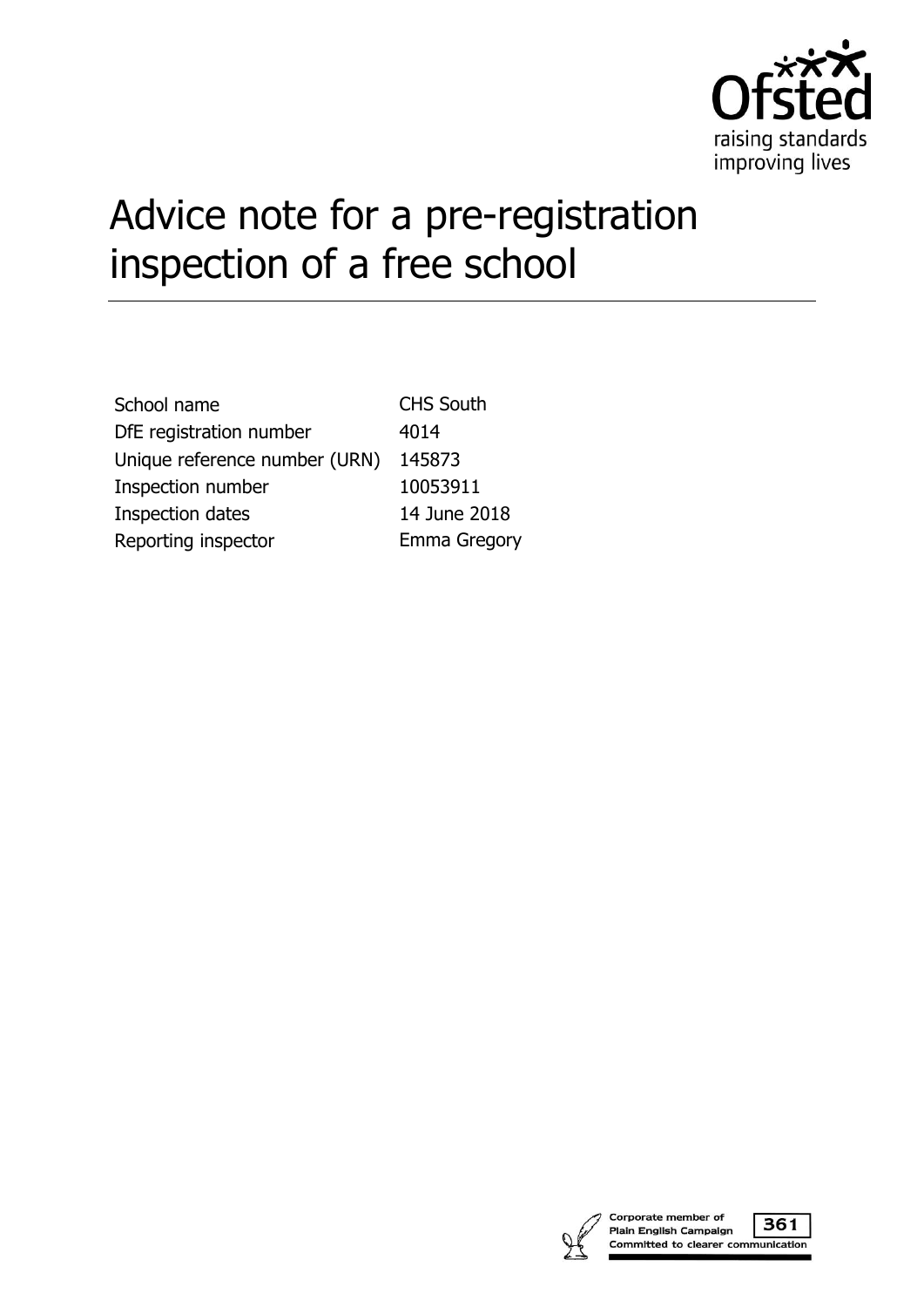

## **Information about the inspection**

This inspection was conducted by Ofsted at the request of the Secretary of State for Education. It was carried out under section 99(1) of the Education and Skills Act 2008.<sup>1</sup>

In carrying out this type of inspection, inspectors assess the extent to which the school is likely to meet 'The Education (Independent School Standards) Regulations 2014' when it opens.<sup>2</sup>

The inspector undertook a tour of the school's temporary accommodation, reviewed the plans for the temporary accommodation and permanent accommodation, scrutinised information available on the school website and reviewed a range of school policies and procedures.

The inspector held discussions with the executive headteacher and the headteacher of the school. The inspector also held a discussion with the project manager from the Education and Skills Funding Agency, two members of the Prospere Learning Trust and the chair of the school's local governing body.

# **Information about the registration**

| Number of day pupils              | 1200. Initially 240 Y7 in September 2018. |
|-----------------------------------|-------------------------------------------|
| Age range                         | $11 - 16$                                 |
| <b>Gender of pupils</b>           | Mixed                                     |
| Type of special educational needs | Not applicable                            |

The school is seeking registration as a free school for:

## **Context of the school**

This new provision is a secondary school within the Prospere Learning Trust. CHS South will be located on a new site. The school will open in September 2018. It will initially be located in refurbished temporary accommodation for 240 Year 7 pupils. This will rise to 480 Year 7 and Year 8 pupils in September 2019.

The plan is to move into new purpose-built accommodation in September 2020. The final capacity of the school will be 1200. There are a number of schools within the Prospere Learning Trust, including Chorlton High School and Piper Hill High School. As a result, pupils at CHS South will have access to a broad range of facilities, resources and the expertise of experienced staff, leaders, governors and trustees.

 $\overline{a}$ 

<sup>1</sup> [www.legislation.gov.uk/ukpga/2008/25/section/99](http://www.legislation.gov.uk/ukpga/2008/25/section/99) 

<sup>&</sup>lt;sup>2</sup> [www.legislation.gov.uk/uksi/2014/3283/schedule/made;](http://www.legislation.gov.uk/uksi/2014/3283/schedule/made) Part 1 to Schedule 1 is not reported against because it does not apply to academies, free schools, studio schools and UTCs.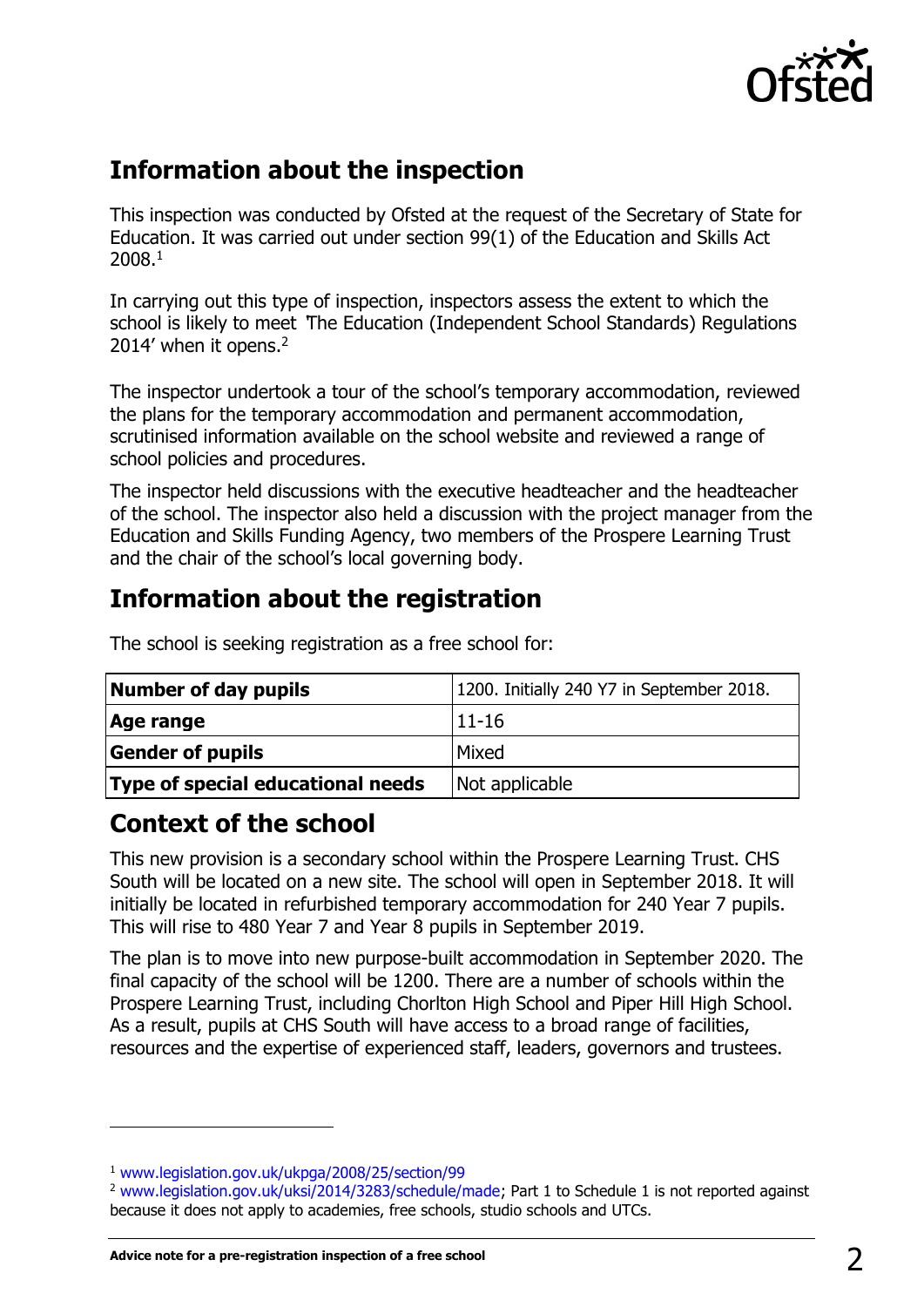

# **Advice to the Secretary of State for Education**

| <b>Overall</b> | The school is likely to meet all the independent school standards |
|----------------|-------------------------------------------------------------------|
| outcome        | when it opens                                                     |

## **Compliance with The Education (Independent School Standards) Regulations 2014<sup>3</sup>**

#### **Part 2. Spiritual, moral, social and cultural development of students**

The school is likely to meet all the regulations in relation to this part. Leaders have ensured that pupils are able to develop their understanding of British values through 'oracy' sessions. Pupils will have the opportunity to learn about democracy, the political system, sexual identity and the importance of diversity. The curriculum is underpinned by nine 'qualities of success'. This will enable pupils to develop skills such as empathy and resilience. Leaders of subject areas regularly reflect on how they are able to contribute to pupils' spiritual, moral, social and cultural development. As a result, these aspects of pupils' development are delivered across all subjects. The religious education curriculum will allow pupils to develop their understanding of different religions. For example, pupils learn about the differences between Islam, Christianity and Hinduism. This will help to ensure that pupils show respect and tolerance for those pupils from faiths, cultures and traditions that are different to their own.

## **Part 3. Welfare, health and safety of pupils**

The school is likely to meet all the regulations in relation to this part. Leaders' policies indicate that safeguarding, health, safety (including fire safety), behaviour, risk assessment, pupil supervision and first aid are secure and comply with guidance. Leaders' behaviour policy is clear. Behaviour systems will allow pupils to earn rewards for positive behaviour and understand the consequences of any negative behaviour. The school's anti-bullying policy is clear and detailed. For example, there is guidance for staff about the actions they must take if they suspect bullying is taking place.

## **Part 4. Suitability of staff, supply staff, and proprietors**

The school is likely to meet all of the regulations. The system to check that adults at the school are safe to work with pupils is secure. All relevant checks are carried out. There is a record detailing who has made these checks and the date on which they took place. These checks include members of the local governing body and members of the trust.

j

<sup>&</sup>lt;sup>3</sup> [www.legislation.gov.uk/uksi/2014/3283/contents/made.](http://www.legislation.gov.uk/uksi/2014/3283/contents/made) Part 1 to Schedule 1 is not reported against because it does not apply to academies, free schools, studio schools and UTCs.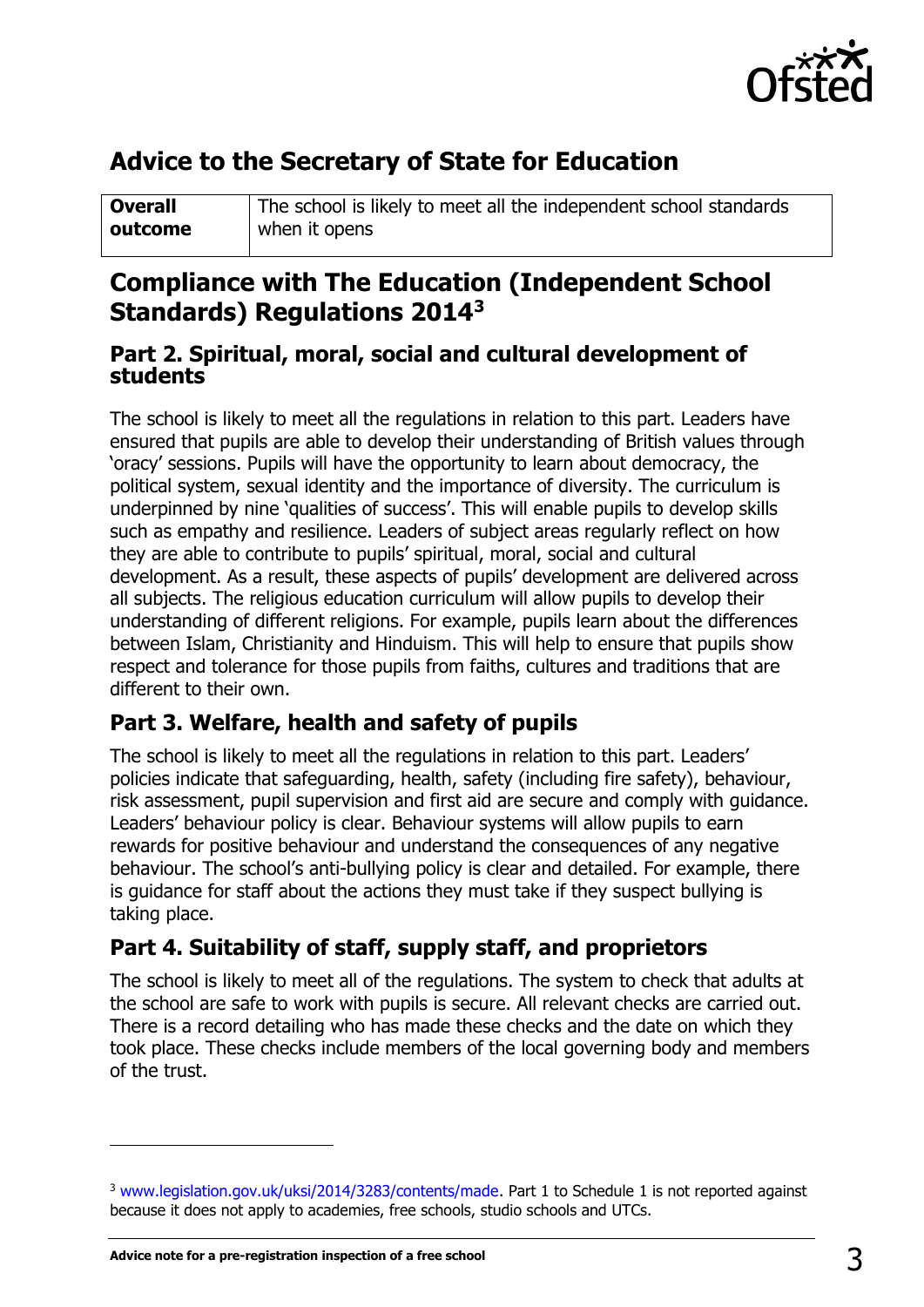

## **Part 5. Premises of and accommodation at schools**

The school is likely to meet all of the regulations. The temporary accommodation is not finished: however, building work is on schedule. The building will be ready on 10 September 2018. Pupils start school on 5 September 2018. Leaders have appropriate plans in place to manage this. They have arranged alternative accommodation for pupils during this period. Plans for the temporary accommodation indicate that the refurbished buildings will meet all requirements including medical facilities for pupils. Whilst in temporary accommodation, leaders have made arrangements to ensure that pupils access physical education facilities. These are off-site. The plans for the purpose-built permanent accommodation include plenty of open spaces for pupils' physical education, as well as changing rooms and showers.

### **Part 6. Provision of information**

The school is likely to meet all the requirements. All the required policies are in place and available to parents on the school website. These include complaints policies, safeguarding policies, a behaviour policy, an admissions policy and an anti-bullying policy. Leaders ensure that the website is up to date with current policies and information. Copies of these policies can be made available to parents.

### **Part 7. Manner in which complaints are handled**

The school is likely to meet all the requirements. The complaints policy is detailed, clear and references up-to-date legislation. It includes all relevant timelines and steps for the efficient handling of any complaints. The complaints policy appears on the school's website.

### **Part 8. Quality of leadership in and management of schools**

The school is likely to meet all of the requirements. The Prospere Learning Trust has experience of running other schools. Leaders, governors and trustees have a strong understanding of the regulatory requirements having already fulfilled them successfully in a number of other schools. There are clear and detailed policies that are of a high quality to ensure the welfare, health and safety of pupils. Leaders are clear how they will check on the provision so that the independent school standards are met consistently. They have the secure knowledge and skills to do this.

# **Schedule 10 of the Equality Act 2010**

The school is likely to meet all of the requirements. Leaders regularly review accessibility plans to ensure that all pupils can participate fully in the curriculum.